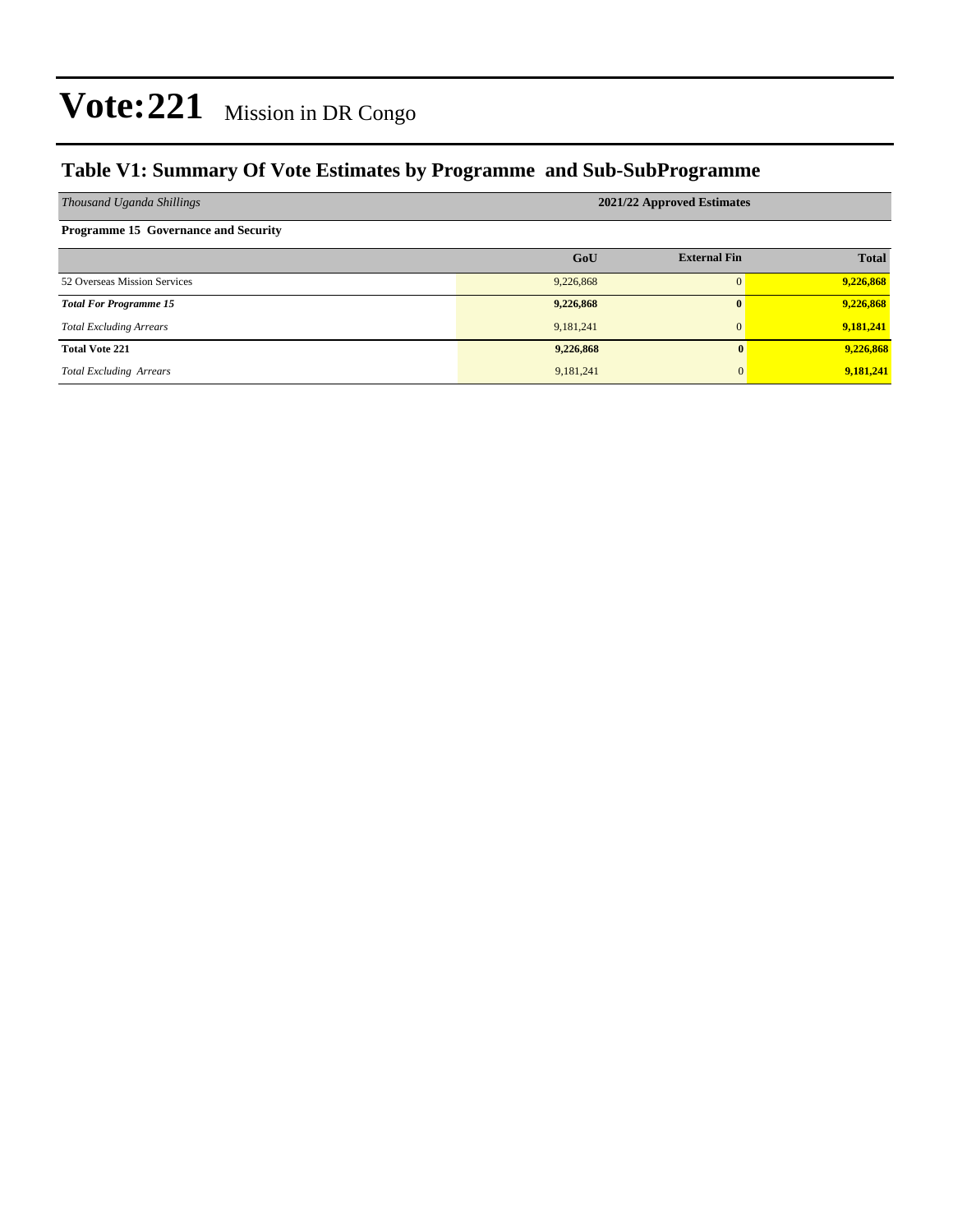### **Table V2: Summary Of Vote Estimates by Sub-SubProgramme,Department and Project**

| Thousand Uganda Shillings                                                 |                  | 2020/21 Approved Budget |              |              | 2021/22 Approved Estimates |                               |              |
|---------------------------------------------------------------------------|------------------|-------------------------|--------------|--------------|----------------------------|-------------------------------|--------------|
| <b>Sub-SubProgramme 52 Overseas Mission Services</b>                      |                  |                         |              |              |                            |                               |              |
| <b>Recurrent Budget Estimates</b>                                         | Wage             | <b>Non-Wage</b>         | <b>AIA</b>   | <b>Total</b> | <b>Wage</b>                | <b>Non-Wage</b>               | <b>Total</b> |
| 01 Headquarters Kishansa                                                  | 657,543          | 3,606,535               | $\mathbf{0}$ | 4,264,078    | 657,543                    | 4,062,162                     | 4,719,705    |
| <b>Total Recurrent Budget Estimates for Sub-</b><br><b>SubProgramme</b>   | 657,543          | 3,606,535               | $\bf{0}$     | 4,264,078    | 657,543                    | 4,062,162                     | 4,719,705    |
| <b>Development Budget Estimates</b>                                       | <b>GoU Dev't</b> | <b>External Fin</b>     | <b>AIA</b>   | <b>Total</b> |                            | <b>GoU Dev't External Fin</b> | <b>Total</b> |
| 1177 Strengthening Mission in DR congo                                    | 3,200,000        | $\Omega$                | $\mathbf{0}$ | 3,200,000    | $\Omega$                   | $\Omega$                      | $\mathbf{0}$ |
| 1720 Retooling of Mission in Kinshasa - D.R Congo                         | $\mathbf{0}$     | $\mathbf{0}$            | $\mathbf{0}$ | $\bf{0}$     | 4,507,163                  | $\mathbf{0}$                  | 4,507,163    |
| <b>Total Development Budget Estimates for Sub-</b><br><b>SubProgramme</b> | 3,200,000        | $\bf{0}$                | $\bf{0}$     | 3,200,000    | 4,507,163                  | $\bf{0}$                      | 4,507,163    |
|                                                                           | GoU              | <b>External Fin</b>     | <b>AIA</b>   | <b>Total</b> | GoU                        | <b>External Fin</b>           | <b>Total</b> |
| <b>Total For Sub-SubProgramme 52</b>                                      | 7,464,078        | $\bf{0}$                | $\bf{0}$     | 7,464,078    | 9,226,868                  | $\bf{0}$                      | 9,226,868    |
| <b>Total Excluding Arrears</b>                                            | 7,464,078        | $\mathbf{0}$            | $\mathbf{0}$ | 7,464,078    | 9,181,241                  | $\overline{0}$                | 9,181,241    |
| <b>Total Vote 221</b>                                                     | 7,464,078        | $\bf{0}$                | $\bf{0}$     | 7,464,078    | 9,226,868                  | $\bf{0}$                      | 9,226,868    |
| <b>Total Excluding Arrears</b>                                            | 7,464,078        | $\theta$                | $\mathbf{0}$ | 7,464,078    | 9,181,241                  | $\overline{0}$                | 9,181,241    |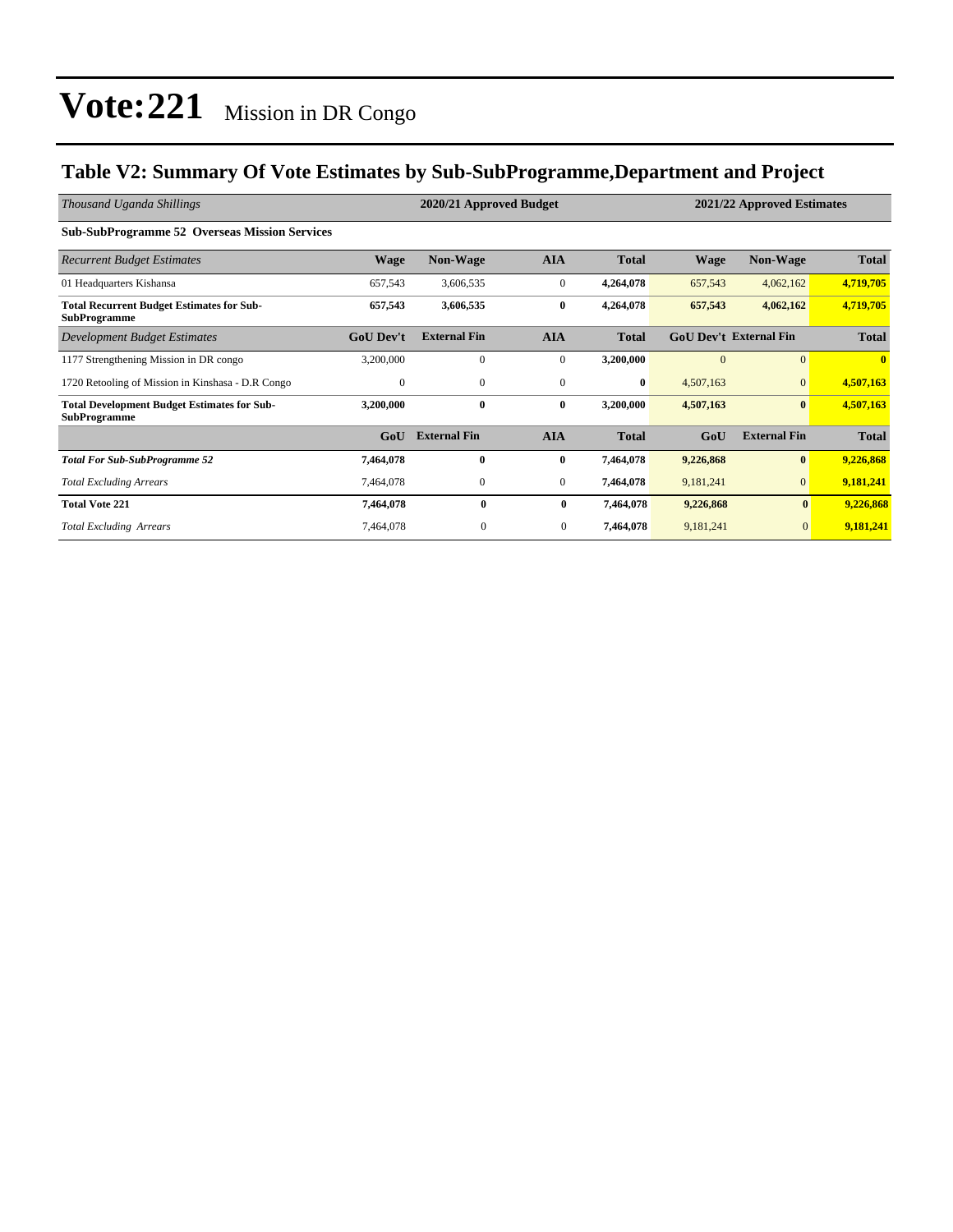### **Table V3: Summary Vote Estimates by Item**

| Thousand Uganda Shillings                                   | 2020/21 Approved Budget |                     |                  |              | 2021/22 Approved Estimates |                     |              |  |
|-------------------------------------------------------------|-------------------------|---------------------|------------------|--------------|----------------------------|---------------------|--------------|--|
|                                                             | GoU                     | <b>External Fin</b> | AIA              | <b>Total</b> | GoU                        | <b>External Fin</b> | <b>Total</b> |  |
| <b>Employees, Goods and Services (Outputs Provided)</b>     | 4,264,078               | $\bf{0}$            | $\bf{0}$         | 4,264,078    | 4,674,078                  | $\bf{0}$            | 4,674,078    |  |
| 211103 Allowances (Inc. Casuals, Temporary)                 | 1,250,152               | $\bf{0}$            | $\bf{0}$         | 1,250,152    | 1,250,162                  | $\bf{0}$            | 1,250,162    |  |
| 211105 Missions staff salaries                              | 657,543                 | $\bf{0}$            | $\bf{0}$         | 657,543      | 657,543                    | $\bf{0}$            | 657,543      |  |
| 212101 Social Security Contributions                        | 18,951                  | $\bf{0}$            | $\bf{0}$         | 18,951       | 18,951                     | $\bf{0}$            | 18,951       |  |
| 212201 Social Security Contributions                        | 114,881                 | 0                   | $\bf{0}$         | 114,881      | 114,881                    | $\bf{0}$            | 114,881      |  |
| 213001 Medical expenses (To employees)                      | 80,156                  | $\bf{0}$            | $\bf{0}$         | 80,156       | 80,156                     | $\bf{0}$            | 80,156       |  |
| 221001 Advertising and Public Relations                     | 89,050                  | 0                   | $\bf{0}$         | 89,050       | 159,050                    | $\bf{0}$            | 159,050      |  |
| 221003 Staff Training                                       | 19,436                  | 0                   | $\bf{0}$         | 19,436       | 19,436                     | $\bf{0}$            | 19,436       |  |
| 221008 Computer supplies and Information Technology<br>(TT) | 14,000                  | $\bf{0}$            | $\bf{0}$         | 14,000       | 14,000                     | $\bf{0}$            | 14,000       |  |
| 221009 Welfare and Entertainment                            | 60,000                  | $\bf{0}$            | $\bf{0}$         | 60,000       | 112,000                    | $\bf{0}$            | 112,000      |  |
| 221011 Printing, Stationery, Photocopying and Binding       | 30,897                  | 0                   | $\bf{0}$         | 30,897       | 32,897                     | $\bf{0}$            | 32,897       |  |
| 221012 Small Office Equipment                               | 8,500                   | $\bf{0}$            | $\bf{0}$         | 8,500        | 8,500                      | $\bf{0}$            | 8,500        |  |
| 221014 Bank Charges and other Bank related costs            | 23,150                  | $\bf{0}$            | $\bf{0}$         | 23,150       | 69,625                     | $\bf{0}$            | 69,625       |  |
| 222001 Telecommunications                                   | 48,675                  | 0                   | $\bf{0}$         | 48,675       | 49,875                     | $\bf{0}$            | 49,875       |  |
| 222003 Information and communications technology<br>(ICT)   | 41,148                  | $\bf{0}$            | $\bf{0}$         | 41,148       | 46,848                     | $\bf{0}$            | 46,848       |  |
| 223001 Property Expenses                                    | 52,000                  | $\bf{0}$            | $\bf{0}$         | 52,000       | 50,000                     | $\bf{0}$            | 50,000       |  |
| 223003 Rent – (Produced Assets) to private entities         | 1,097,280               | 0                   | $\bf{0}$         | 1,097,280    | 1,284,480                  | $\bf{0}$            | 1,284,480    |  |
| 223004 Guard and Security services                          | 156,480                 | $\bf{0}$            | $\bf{0}$         | 156,480      | 160,564                    | $\bf{0}$            | 160,564      |  |
| 223005 Electricity                                          | 24,689                  | 0                   | $\bf{0}$         | 24,689       | 23,689                     | $\bf{0}$            | 23,689       |  |
| 223006 Water                                                | 24,232                  | 0                   | $\bf{0}$         | 24,232       | 23,232                     | $\bf{0}$            | 23,232       |  |
| 226001 Insurances                                           | 6,500                   | $\bf{0}$            | $\bf{0}$         | 6,500        | 6,500                      | $\bf{0}$            | 6,500        |  |
| 227001 Travel inland                                        | 90,000                  | 0                   | $\bf{0}$         | 90,000       | 90,000                     | $\bf{0}$            | 90,000       |  |
| 227002 Travel abroad                                        | 116,270                 | $\bf{0}$            | $\bf{0}$         | 116,270      | 161,611                    | $\bf{0}$            | 161,611      |  |
| 227003 Carriage, Haulage, Freight and transport hire        | 85,088                  | 0                   | $\bf{0}$         | 85,088       | 85,088                     | $\bf{0}$            | 85,088       |  |
| 227004 Fuel, Lubricants and Oils                            | 70,000                  | 0                   | $\bf{0}$         | 70,000       | 70,000                     | $\bf{0}$            | 70,000       |  |
| 228002 Maintenance - Vehicles                               | 15,000                  | $\bf{0}$            | $\bf{0}$         | 15,000       | 15,000                     | $\bf{0}$            | 15,000       |  |
| 228004 Maintenance – Other                                  | 70,000                  | $\bf{0}$            | $\bf{0}$         | 70,000       | 69,990                     | $\bf{0}$            | 69,990       |  |
| <b>Investment</b> (Capital Purchases)                       | 3,200,000               | $\bf{0}$            | $\bf{0}$         | 3,200,000    | 4,507,163                  | $\bf{0}$            | 4,507,163    |  |
| 312101 Non-Residential Buildings                            | 3,000,000               | 0                   | $\bf{0}$         | 3,000,000    | 4,307,163                  | $\bf{0}$            | 4,307,163    |  |
| 312201 Transport Equipment                                  | 150,000                 | $\bf{0}$            | $\bf{0}$         | 150,000      | $\bf{0}$                   | $\bf{0}$            | $\bf{0}$     |  |
| 312202 Machinery and Equipment                              | $\bf{0}$                | $\bf{0}$            | $\bf{0}$         | $\bf{0}$     | 150,000                    | $\bf{0}$            | 150,000      |  |
| 312203 Furniture & Fixtures                                 | 30,000                  | $\bf{0}$            | $\bf{0}$         | 30,000       | 30,000                     | $\bf{0}$            | 30,000       |  |
| 312213 ICT Equipment                                        | 20,000                  | $\bf{0}$            | $\bf{0}$         | 20,000       | 20,000                     | $\bf{0}$            | 20,000       |  |
| <b>Arrears</b>                                              | $\bf{0}$                | $\bf{0}$            | $\bf{0}$         | 0            | 45,627                     | $\bf{0}$            | 45,627       |  |
| 321605 Domestic arrears (Budgeting)                         | 0                       | $\bf{0}$            | $\bf{0}$         | 0            | 45,627                     | $\bf{0}$            | 45,627       |  |
| <b>Grand Total Vote 221</b>                                 | 7,464,078               | $\pmb{0}$           | $\bf{0}$         | 7,464,078    | 9,226,868                  | $\bf{0}$            | 9,226,868    |  |
| <b>Total Excluding Arrears</b>                              | 7,464,078               | $\boldsymbol{0}$    | $\boldsymbol{0}$ | 7,464,078    | 9,181,241                  | $\mathbf{0}$        | 9,181,241    |  |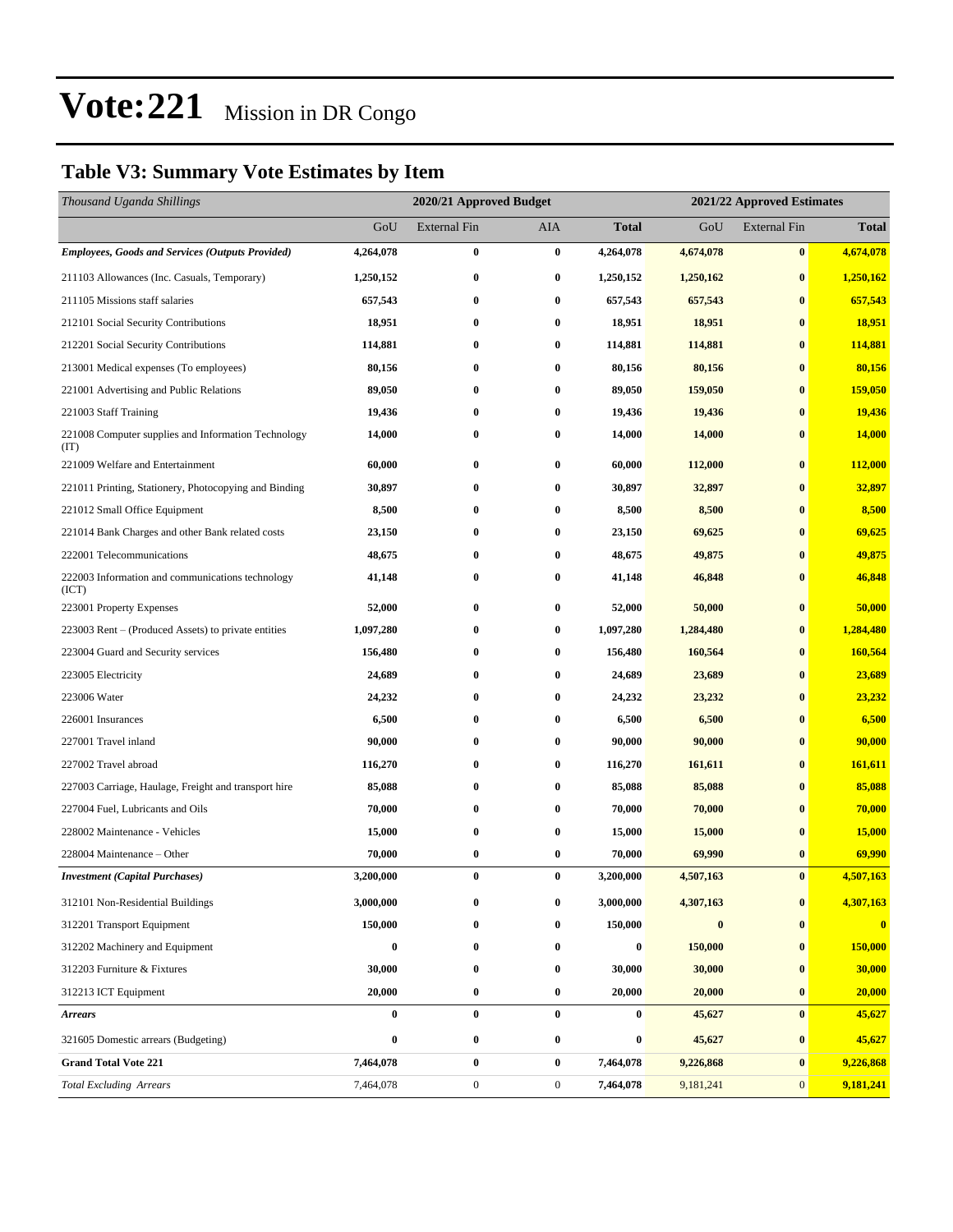### **Table V4: Detailed Estimates by Sub-SubProgramme, Department,Project and Budget Output and Item**

#### *Sub-SubProgrammme 52 Overseas Mission Services*

*Recurrent Budget Estimates*

#### **Department 01 Headquarters Kishansa**

| Thousand Uganda Shillings                                                   | 2020/21 Approved Budget |                  |                  | 2021/22 Approved Estimates |                  |              |               |
|-----------------------------------------------------------------------------|-------------------------|------------------|------------------|----------------------------|------------------|--------------|---------------|
| <b>Outputs Provided</b>                                                     | Wage                    | Non Wage         | <b>AIA</b>       | <b>Total</b>               | Wage             | Non Wage     | <b>Total</b>  |
| <b>Budget Output 165201 Cooperation frameworks</b>                          |                         |                  |                  |                            |                  |              |               |
| 211103 Allowances (Inc. Casuals, Temporary)                                 | $\boldsymbol{0}$        | 564,164          | $\boldsymbol{0}$ | 564,164                    | $\mathbf{0}$     | 564,164      | 564,164       |
| 211105 Missions staff salaries                                              | 657,543                 | $\boldsymbol{0}$ | $\boldsymbol{0}$ | 657,543                    | 657,543          | $\mathbf{0}$ | 657,543       |
| 212201 Social Security Contributions                                        | $\boldsymbol{0}$        | 114,881          | $\boldsymbol{0}$ | 114,881                    | $\mathbf{0}$     | 114,881      | 114,881       |
| 213001 Medical expenses (To employees)                                      | $\boldsymbol{0}$        | 70,000           | $\boldsymbol{0}$ | 70,000                     | $\mathbf{0}$     | 70,000       | 70,000        |
| 221001 Advertising and Public Relations                                     | $\boldsymbol{0}$        | $\boldsymbol{0}$ | $\boldsymbol{0}$ | $\bf{0}$                   | $\mathbf{0}$     | 70,000       | 70,000        |
| 221003 Staff Training                                                       | $\boldsymbol{0}$        | 19,436           | $\boldsymbol{0}$ | 19,436                     | $\mathbf{0}$     | 19,436       | 19,436        |
| 221008 Computer supplies and Information Technology (IT)                    | $\boldsymbol{0}$        | 14,000           | $\boldsymbol{0}$ | 14,000                     | $\mathbf{0}$     | 14,000       | <b>14,000</b> |
| 221009 Welfare and Entertainment                                            | $\boldsymbol{0}$        | 60,000           | $\boldsymbol{0}$ | 60,000                     | $\mathbf{0}$     | 62,000       | 62,000        |
| 221011 Printing, Stationery, Photocopying and Binding                       | $\boldsymbol{0}$        | 20,897           | $\boldsymbol{0}$ | 20,897                     | $\mathbf{0}$     | 20,897       | 20,897        |
| 221012 Small Office Equipment                                               | $\boldsymbol{0}$        | 8,500            | $\boldsymbol{0}$ | 8,500                      | $\mathbf{0}$     | 8,500        | 8,500         |
| 221014 Bank Charges and other Bank related costs                            | $\boldsymbol{0}$        | 23,150           | $\boldsymbol{0}$ | 23,150                     | $\mathbf{0}$     | 69,625       | 69,625        |
| 222001 Telecommunications                                                   | $\boldsymbol{0}$        | 44,103           | $\boldsymbol{0}$ | 44,103                     | $\mathbf{0}$     | 41,303       | 41,303        |
| 222003 Information and communications technology (ICT)                      | $\boldsymbol{0}$        | 32,004           | $\boldsymbol{0}$ | 32,004                     | $\mathbf{0}$     | 33,804       | 33,804        |
| 223001 Property Expenses                                                    | $\boldsymbol{0}$        | 52,000           | $\boldsymbol{0}$ | 52,000                     | $\mathbf{0}$     | 50,000       | 50,000        |
| 223003 Rent – (Produced Assets) to private entities                         | $\boldsymbol{0}$        | 685,800          | $\boldsymbol{0}$ | 685,800                    | $\mathbf{0}$     | 685,800      | 685,800       |
| 223004 Guard and Security services                                          | $\boldsymbol{0}$        | 120,000          | $\boldsymbol{0}$ | 120,000                    | $\mathbf{0}$     | 123,084      | 123,084       |
| 223005 Electricity                                                          | $\boldsymbol{0}$        | 20,117           | $\boldsymbol{0}$ | 20,117                     | $\mathbf{0}$     | 19,117       | 19,117        |
| 223006 Water                                                                | $\boldsymbol{0}$        | 19,660           | $\boldsymbol{0}$ | 19,660                     | $\mathbf{0}$     | 18,660       | 18,660        |
| 226001 Insurances                                                           | $\boldsymbol{0}$        | 4,500            | $\boldsymbol{0}$ | 4,500                      | $\mathbf{0}$     | 4,500        | 4,500         |
| 227001 Travel inland                                                        | $\boldsymbol{0}$        | 90,000           | $\boldsymbol{0}$ | 90,000                     | $\mathbf{0}$     | 90,000       | 90,000        |
| 227002 Travel abroad                                                        | $\boldsymbol{0}$        | 116,270          | $\boldsymbol{0}$ | 116,270                    | $\mathbf{0}$     | 161,611      | 161,611       |
| 227003 Carriage, Haulage, Freight and transport hire                        | $\boldsymbol{0}$        | 78,804           | $\boldsymbol{0}$ | 78,804                     | $\mathbf{0}$     | 78,804       | 78,804        |
| 227004 Fuel, Lubricants and Oils                                            | $\boldsymbol{0}$        | 30,000           | $\boldsymbol{0}$ | 30,000                     | $\mathbf{0}$     | 30,000       | 30,000        |
| 228002 Maintenance - Vehicles                                               | $\boldsymbol{0}$        | 10,000           | $\boldsymbol{0}$ | 10,000                     | $\boldsymbol{0}$ | 10,000       | <b>10,000</b> |
| <b>Total Cost of Budget Output 01</b>                                       | 657,543                 | 2,198,286        | 0                | 2,855,829                  | 657,543          | 2,360,186    | 3,017,729     |
| <b>Budget Output 165202 Consulars services</b>                              |                         |                  |                  |                            |                  |              |               |
| 211103 Allowances (Inc. Casuals, Temporary)                                 | $\boldsymbol{0}$        | 304,702          | $\boldsymbol{0}$ | 304,702                    | $\mathbf{0}$     | 304,702      | 304,702       |
| <b>Total Cost of Budget Output 02</b>                                       | $\pmb{\theta}$          | 304,702          | 0                | 304,702                    | $\pmb{\theta}$   | 304,702      | 304,702       |
| Budget Output 165204 Promotion of trade, tourism, education, and investment |                         |                  |                  |                            |                  |              |               |
| 211103 Allowances (Inc. Casuals, Temporary)                                 | $\mathbf{0}$            | 381,286          | $\boldsymbol{0}$ | 381,286                    | $\mathbf{0}$     | 381,296      | 381,296       |
| 212101 Social Security Contributions                                        | $\boldsymbol{0}$        | 18,951           | $\boldsymbol{0}$ | 18,951                     | $\mathbf{0}$     | 18,951       | <b>18,951</b> |
| 213001 Medical expenses (To employees)                                      | $\boldsymbol{0}$        | 10,156           | $\boldsymbol{0}$ | 10,156                     | $\mathbf{0}$     | 10,156       | 10,156        |
| 221001 Advertising and Public Relations                                     | $\mathbf{0}$            | 89,050           | $\boldsymbol{0}$ | 89,050                     | $\mathbf{0}$     | 89,050       | 89,050        |
| 221009 Welfare and Entertainment                                            | $\boldsymbol{0}$        | $\boldsymbol{0}$ | $\boldsymbol{0}$ | $\boldsymbol{0}$           | $\bf{0}$         | 50,000       | 50,000        |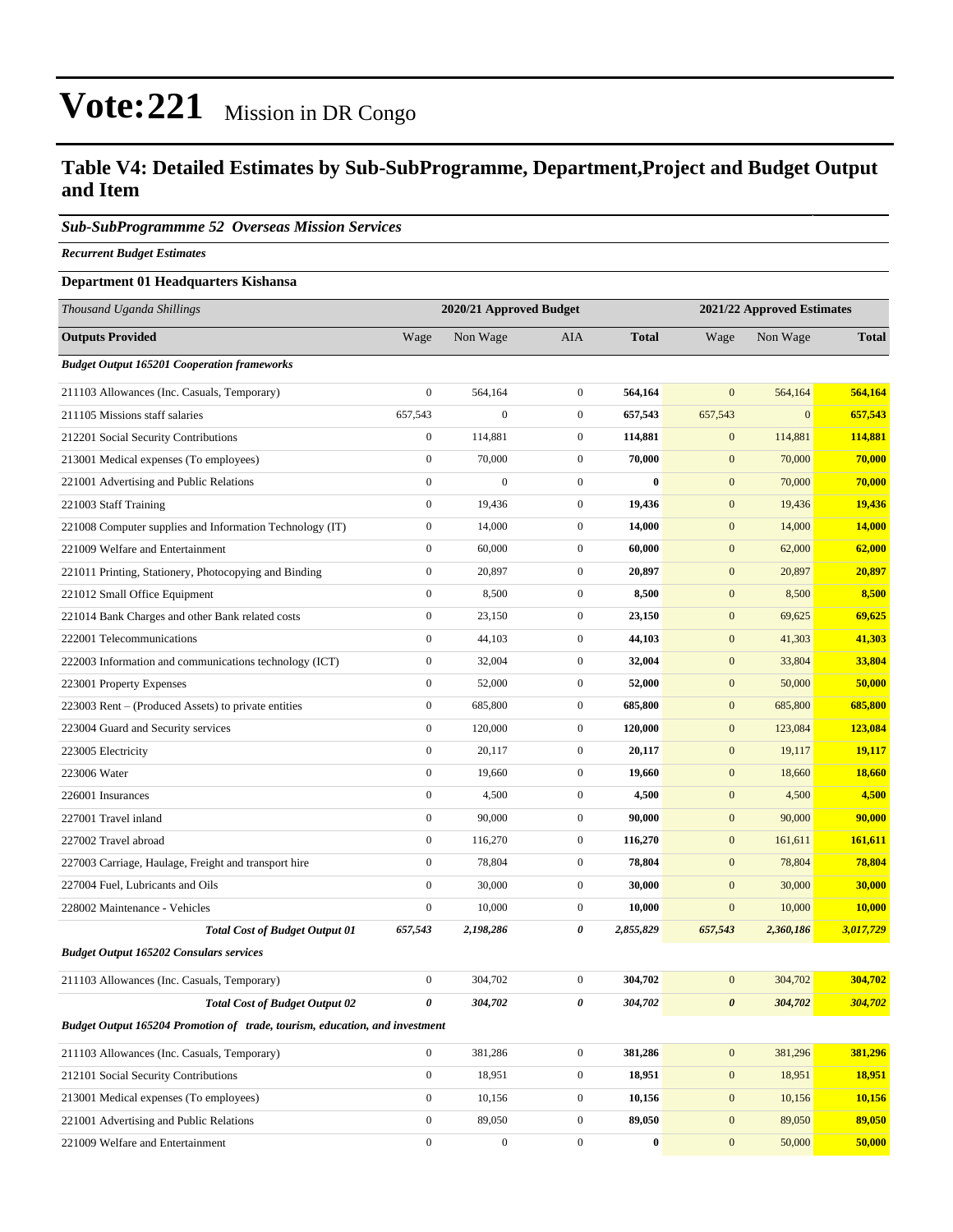| 221011 Printing, Stationery, Photocopying and Binding                                | $\boldsymbol{0}$       | 10,000                  | $\boldsymbol{0}$ | 10,000                | $\mathbf{0}$          | 12,000                  | 12,000                |
|--------------------------------------------------------------------------------------|------------------------|-------------------------|------------------|-----------------------|-----------------------|-------------------------|-----------------------|
| 222001 Telecommunications                                                            | $\boldsymbol{0}$       | 4,572                   | $\boldsymbol{0}$ | 4,572                 | $\mathbf{0}$          | 8,572                   | 8,572                 |
| 222003 Information and communications technology (ICT)                               | $\boldsymbol{0}$       | 9,144                   | $\overline{0}$   | 9,144                 | $\mathbf{0}$          | 13,044                  | 13,044                |
| 223003 Rent – (Produced Assets) to private entities                                  | $\mathbf{0}$           | 411,480                 | $\boldsymbol{0}$ | 411,480               | $\mathbf{0}$          | 598,680                 | 598,680               |
| 223004 Guard and Security services                                                   | $\mathbf{0}$           | 36,480                  | $\mathbf{0}$     | 36,480                | $\mathbf{0}$          | 37,480                  | 37,480                |
| 223005 Electricity                                                                   | $\boldsymbol{0}$       | 4,572                   | $\boldsymbol{0}$ | 4,572                 | $\mathbf{0}$          | 4,572                   | 4,572                 |
| 223006 Water                                                                         | $\boldsymbol{0}$       | 4,572                   | $\overline{0}$   | 4,572                 | $\mathbf{0}$          | 4,572                   | 4,572                 |
| 226001 Insurances                                                                    | $\boldsymbol{0}$       | 2,000                   | $\mathbf{0}$     | 2,000                 | $\mathbf{0}$          | 2,000                   | 2,000                 |
| 227003 Carriage, Haulage, Freight and transport hire                                 | $\boldsymbol{0}$       | 6,284                   | $\mathbf{0}$     | 6,284                 | $\mathbf{0}$          | 6,284                   | 6,284                 |
| 227004 Fuel, Lubricants and Oils                                                     | $\mathbf{0}$           | 40,000                  | $\mathbf{0}$     | 40,000                | $\mathbf{0}$          | 40,000                  | 40,000                |
| 228002 Maintenance - Vehicles                                                        | $\boldsymbol{0}$       | 5,000                   | $\boldsymbol{0}$ | 5,000                 | $\mathbf{0}$          | 5,000                   | 5,000                 |
| 228004 Maintenance – Other                                                           | $\boldsymbol{0}$       | 70,000                  | $\mathbf{0}$     | 70,000                | $\mathbf{0}$          | 69,990                  | 69,990                |
| <b>Total Cost of Budget Output 04</b>                                                | 0                      | 1,103,546               | 0                | 1,103,546             | $\boldsymbol{\theta}$ | 1,351,647               | 1,351,647             |
| <b>Total Cost Of Outputs Provided</b>                                                | 657,543                | 3,606,535               | $\bf{0}$         | 4,264,078             | 657,543               | 4,016,535               | 4,674,078             |
| <b>Arrears</b>                                                                       | Wage                   | Non Wage                | AIA              | <b>Total</b>          | Wage                  | Non Wage                | <b>Total</b>          |
| <b>Budget Output 165299 Arrears</b>                                                  |                        |                         |                  |                       |                       |                         |                       |
| 321605 Domestic arrears (Budgeting)                                                  | $\boldsymbol{0}$       | $\boldsymbol{0}$        | $\boldsymbol{0}$ | $\bf{0}$              | $\mathbf{0}$          | 45,627                  | 45,627                |
| <b>Total Cost of Budget Output 99</b>                                                | $\pmb{\theta}$         | 0                       | 0                | $\boldsymbol{\theta}$ | $\boldsymbol{\theta}$ | 45,627                  | 45,627                |
| <b>Total Cost Of Arrears</b>                                                         | $\bf{0}$               | $\bf{0}$                | $\bf{0}$         | $\bf{0}$              | $\bf{0}$              | 45,627                  | 45,627                |
| <b>Total Cost for Department 01</b>                                                  | 657,543                | 3,606,535               | $\bf{0}$         | 4,264,078             | 657,543               | 4,062,162               | 4,719,705             |
| <b>Total Excluding Arrears</b>                                                       | 657,543                | 3,606,535               | $\boldsymbol{0}$ | 4,264,078             | 657,543               | 4,016,535               | 4,674,078             |
| <b>Development Budget Estimates</b>                                                  |                        |                         |                  |                       |                       |                         |                       |
| <b>Project 1177 Strengthening Mission in DR congo</b>                                |                        |                         |                  |                       |                       |                         |                       |
| Thousand Uganda Shillings                                                            |                        | 2020/21 Approved Budget |                  |                       |                       | 2021/22 Draft Estimates |                       |
| <b>Capital Purchases</b>                                                             | GoU Dev't External Fin |                         | AIA              | <b>Total</b>          |                       | GoU Dev't External Fin  | <b>Total</b>          |
| Budget Output 165272 Government Buildings and Administrative Infrastructure          |                        |                         |                  |                       |                       |                         |                       |
| 312101 Non-Residential Buildings                                                     | 3,000,000              | $\boldsymbol{0}$        | $\boldsymbol{0}$ | 3,000,000             | $\mathbf{0}$          | $\mathbf{0}$            | $\bf{0}$              |
| Total Cost Of Budget Output 165272                                                   | 3.000.000              | 0                       | 0                | 3,000,000             | $\boldsymbol{\theta}$ | $\boldsymbol{\theta}$   | $\boldsymbol{\theta}$ |
| <b>Budget Output 165275 Purchase of Motor Vehicles and Other Transport Equipment</b> |                        |                         |                  |                       |                       |                         |                       |
| 312201 Transport Equipment                                                           | 150,000                | $\boldsymbol{0}$        | $\boldsymbol{0}$ | 150,000               | $\boldsymbol{0}$      | $\mathbf{0}$            | $\bf{0}$              |
| Total Cost Of Budget Output 165275                                                   | 150,000                | 0                       | 0                | 150,000               | $\boldsymbol{\theta}$ | $\boldsymbol{\theta}$   | $\boldsymbol{\theta}$ |
| Budget Output 165276 Purchase of Office and ICT Equipment, including Software        |                        |                         |                  |                       |                       |                         |                       |
| 312213 ICT Equipment                                                                 | 20,000                 | $\boldsymbol{0}$        | $\boldsymbol{0}$ | 20,000                | $\mathbf{0}$          | $\mathbf{0}$            | $\bf{0}$              |
| Total Cost Of Budget Output 165276                                                   | 20,000                 | 0                       | 0                | 20,000                | $\boldsymbol{\theta}$ | $\boldsymbol{\theta}$   | $\boldsymbol{\theta}$ |
| <b>Budget Output 165278 Purchase of Furniture and fictures</b>                       |                        |                         |                  |                       |                       |                         |                       |
|                                                                                      |                        |                         |                  |                       |                       |                         |                       |
| 312203 Furniture & Fixtures                                                          | 30,000                 | $\boldsymbol{0}$        | $\boldsymbol{0}$ | 30,000                | $\mathbf{0}$          | $\mathbf{0}$            | $\bf{0}$              |
| <b>Total Cost Of Budget Output 165278</b>                                            | 30,000                 | 0                       | 0                | 30,000                | $\boldsymbol{\theta}$ | $\boldsymbol{\theta}$   | $\boldsymbol{\theta}$ |
| <b>Total Cost for Capital Purchases</b>                                              | 3,200,000              | $\boldsymbol{0}$        | $\boldsymbol{0}$ | 3,200,000             | $\boldsymbol{0}$      | $\mathbf{0}$            | $\bf{0}$              |
| <b>Total Cost for Project: 1177</b>                                                  | 3,200,000              | $\boldsymbol{0}$        | $\boldsymbol{0}$ | 3,200,000             | $\mathbf{0}$          | $\overline{0}$          | $\bf{0}$              |